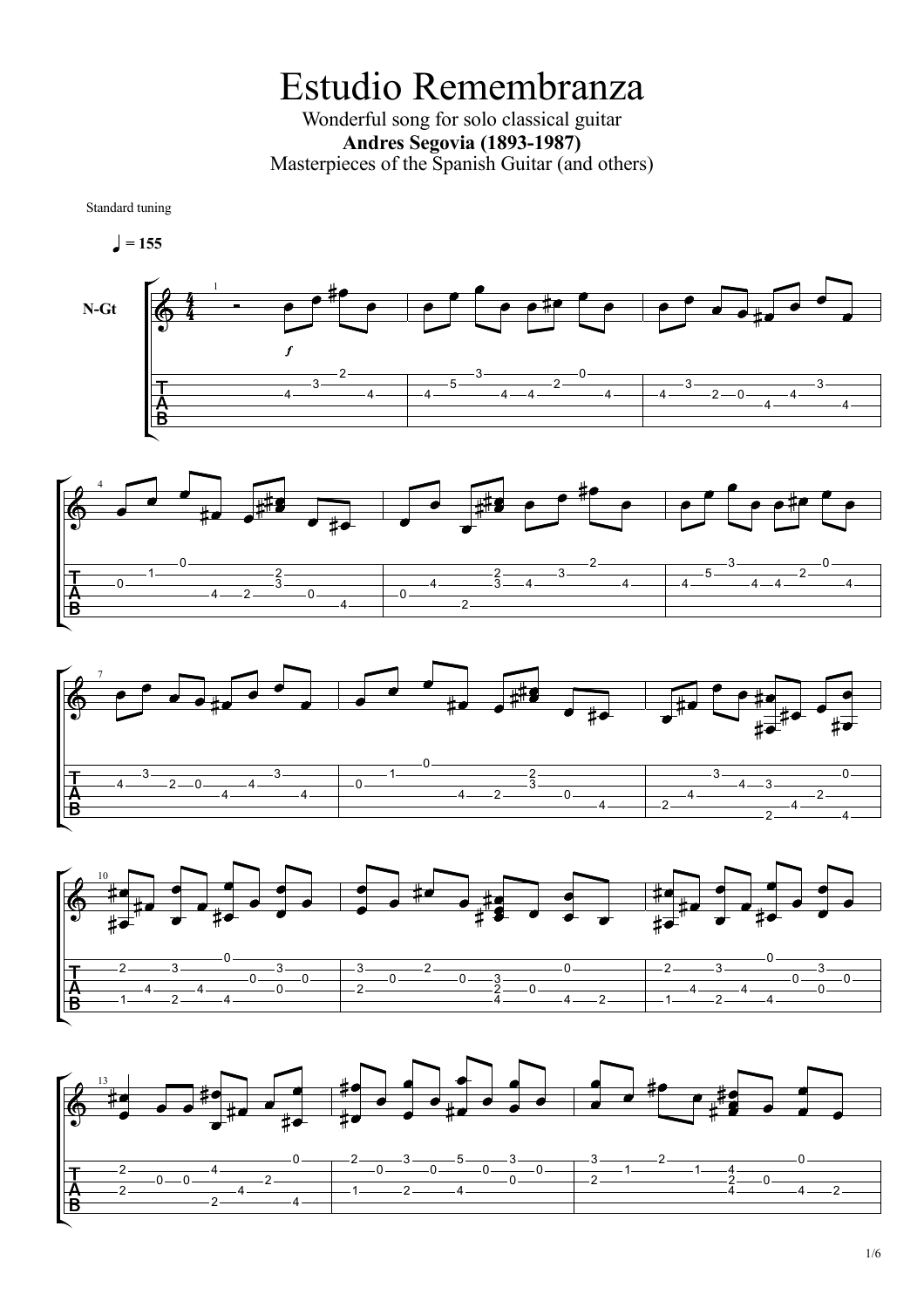







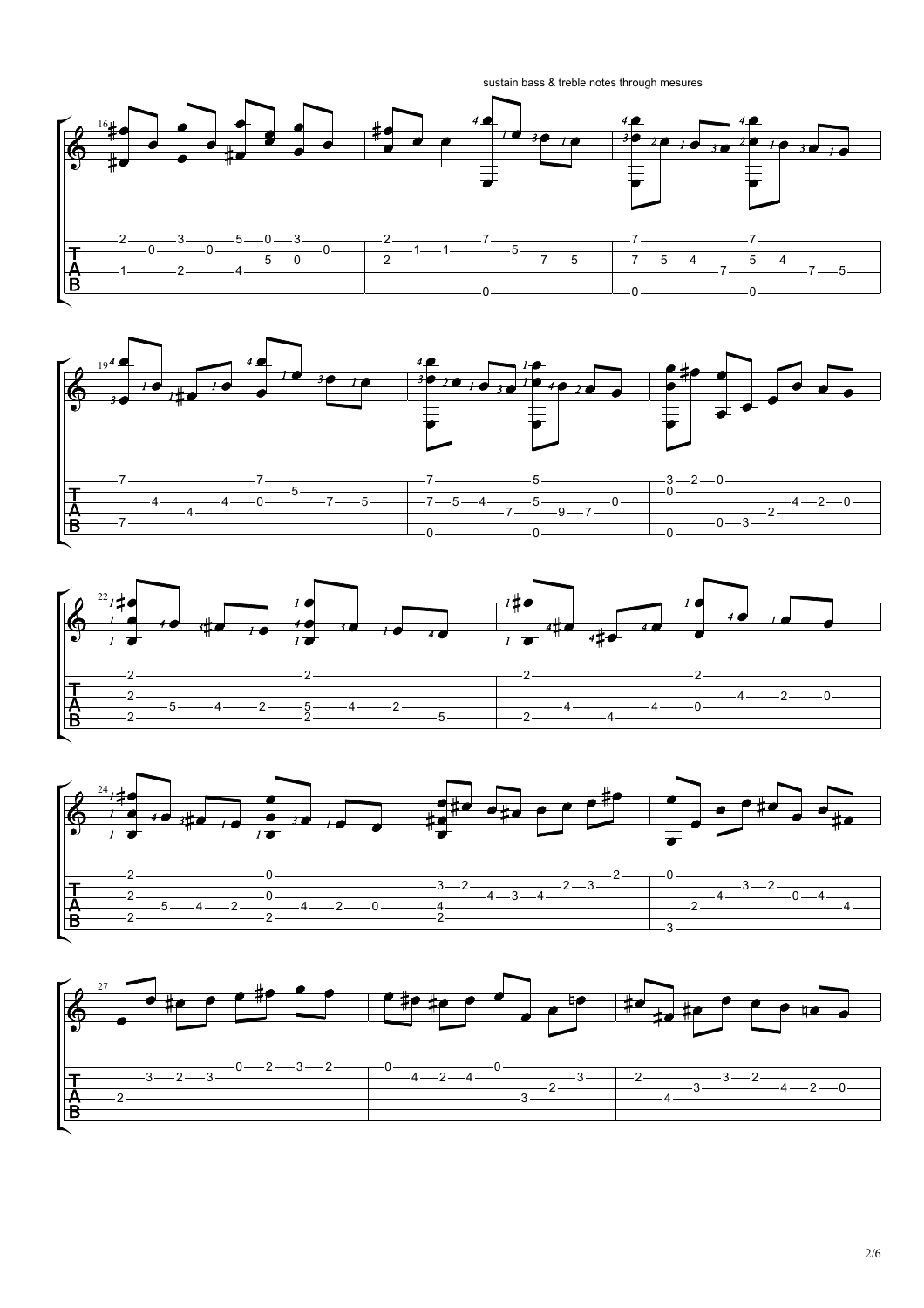









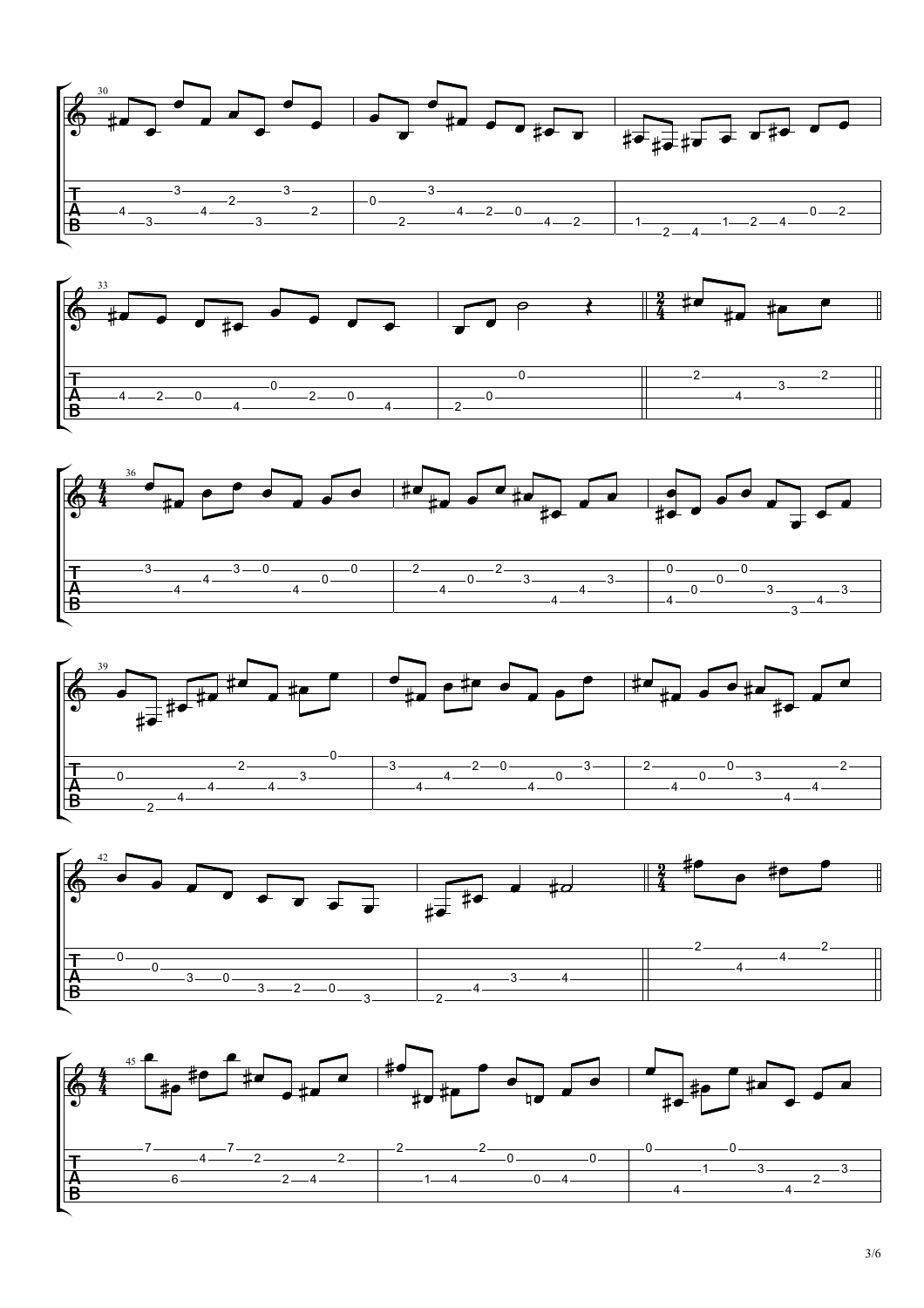









4/6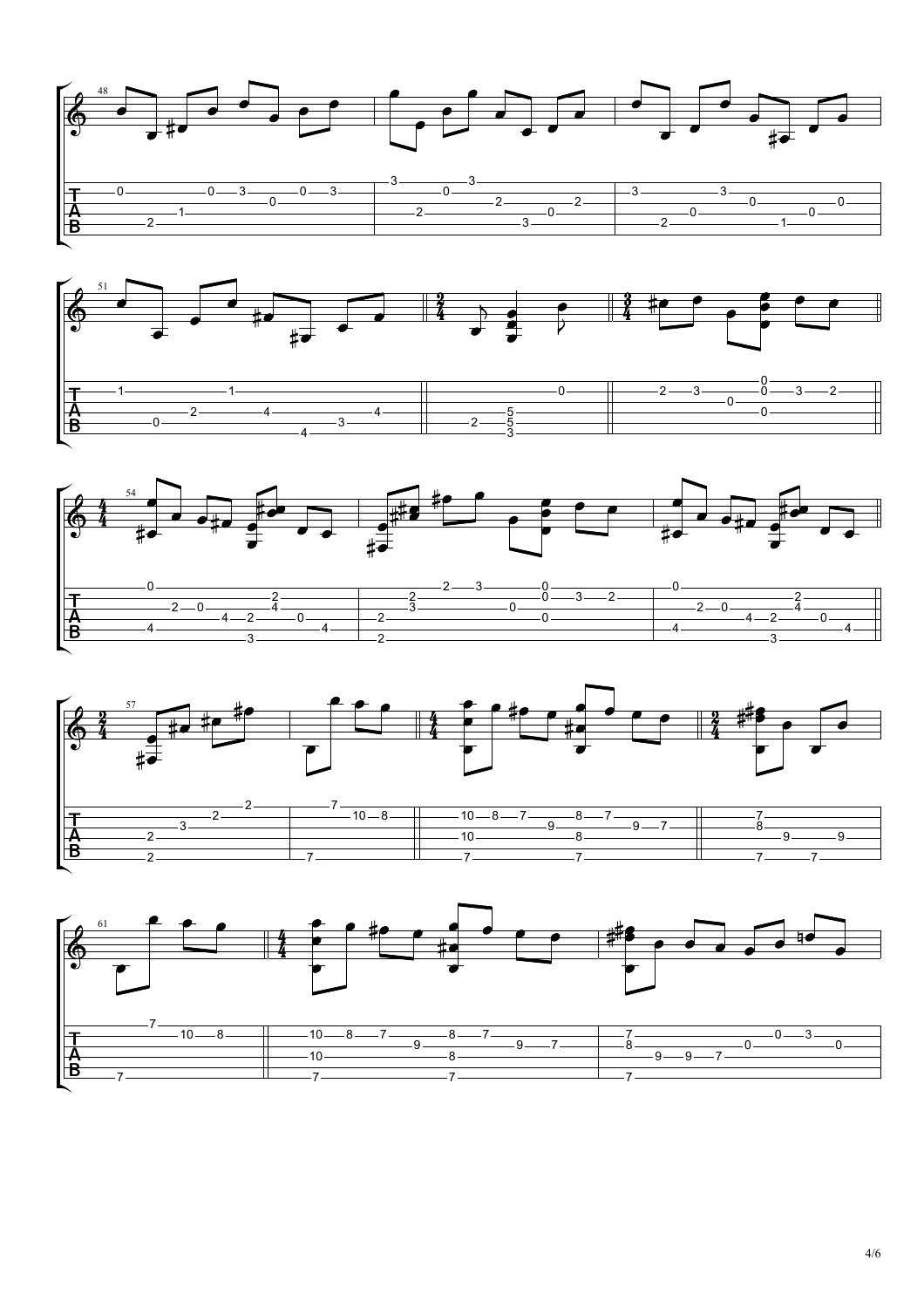